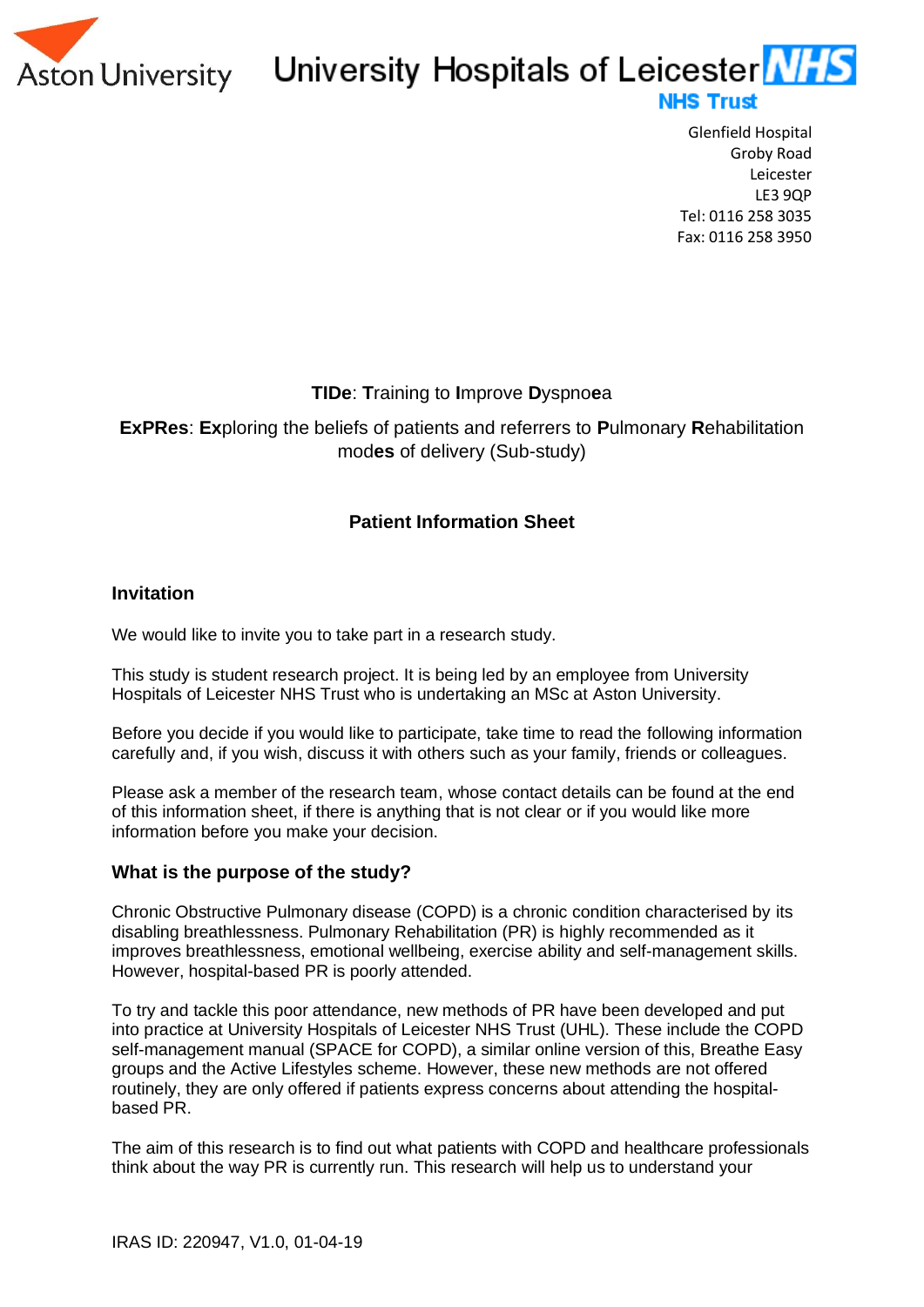

University Hospitals of Leicester Ni

# **NHS Trust**

experience of PR, what you think about the way it is carried out and what we can do to improve patients' experience of it in the future.

#### **Why have I been chosen?**

You are being invited to take part in this study because:

- 1. You have agreed to find out more about this study
- 2. You are a patient with COPD
- 3. You have received a referral to join the PR programme at UHL

#### **What will happen to me if I take part?**

If you express an interest in taking part in the study, the researcher will contact you to arrange an appointment to meet with you.

#### **Visit 1:**

This appointment will take place at the research department at Glenfield Hospital. At this appointment, you will have the opportunity to ask questions about the study before deciding if you would like to take part. If you agree, you will be asked to sign a consent form to confirm your participation in the study.

You will then be asked to take part in a one-to-one interview with the researcher. The aim of the interview is to find out how you were introduced to PR, what you think about a 'menubased approach' to PR and whether you think any changes are needed to improve the service.

The interview will last for approximately 1 hour. You are welcome to take a break throughout the interview if you would like.

#### **Visit 2:**

After your interview has been transcribed and analysed, the researcher will ask you to look at the results to check they have been understood correctly. This appointment may take place at the research department at Glenfield Hospital, over the telephone or can be communicated by email, whichever method is easiest for you.

#### **How will the conversation during the interview be recorded and the information I provide managed?**

With your permission we will audio record the interview and take notes.

The recording will be typed into a document (transcribed) by a transcriber approved by University Hospitals of Leicester NHS Trust. This process will involve removing any information which could be used to identify individuals e.g. names, locations etc.

Audio recordings will be destroyed as soon as the transcripts have been checked for accuracy.

We will ensure that anything you have told us that is included in the reporting of the study will be anonymous.

You of course are free not to answer any questions that are asked without giving a reason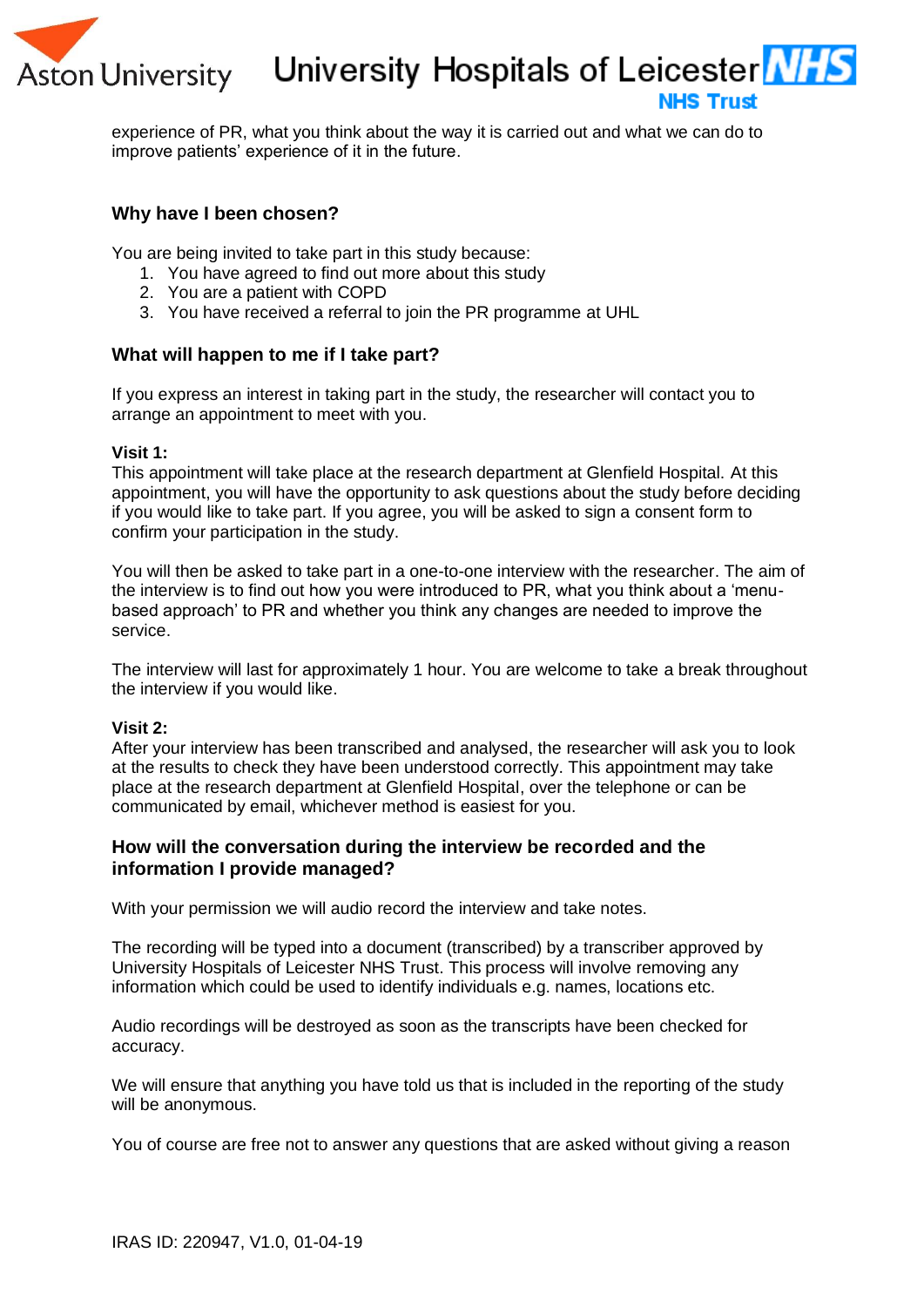# University Hospitals of Leicester Ni

**NHS Trust** 

# **Do I have to take part?**

**Aston University** 

**No.** It is up to you to decide whether or not you wish to take part.

If you do decide to participate, you will be asked to sign and date a consent form.

### **What if I change my mind?**

You can withdraw from the study at any time before, during or up to 2 weeks after the interview. After 2 weeks your data will have been made anonymous and so you will no longer be able to withdraw it from the study.

#### **Will my taking part in this study be kept confidential?**

**Yes.** A code will be attached to all the data you provide to maintain external anonymity.

Your personal data (name and contact details) will only be used if the researchers need to contact you to arrange study visits or collect data by phone. Analysis of your data will be undertaken using coded data.

The data we collect will be stored in a secure document store (paper records) or electronically on a secure encrypted mobile device, password protected computer server or secure cloud storage device.

To ensure the quality of the research University Hospitals of Leicester NHS Trust may need to access your data to check that the data has been recorded accurately. If this is required your personal data will be treated as confidential by the individuals accessing your data.

#### **What happens if I tell you something that concerns you about my health or welfare or that of the person I care for?**

In the unlikely event of this happening, we will discuss with you how this should be addressed. If necessary, to protect you and the person you care for, we will report your concern to the appropriate person or bodies

#### **What are the possible benefits of taking part?**

While there are no direct benefits to you of taking part in this study, the data gained will help us to improve the way the PR programme is delivered in order to help us improve our patient care.

#### **What are the possible risks and burdens of taking part?**

There are no anticipated risks involved in taking part in this study, although, we appreciate the extra time commitment from you. We also appreciate that some people may find it difficult to talk about some topics. You will not be asked to talk about anything you are not comfortable with.

#### **What will happen to the results of the study?**

University Hospitals of Leicester NHS Trust is the sponsor for this study, based in the United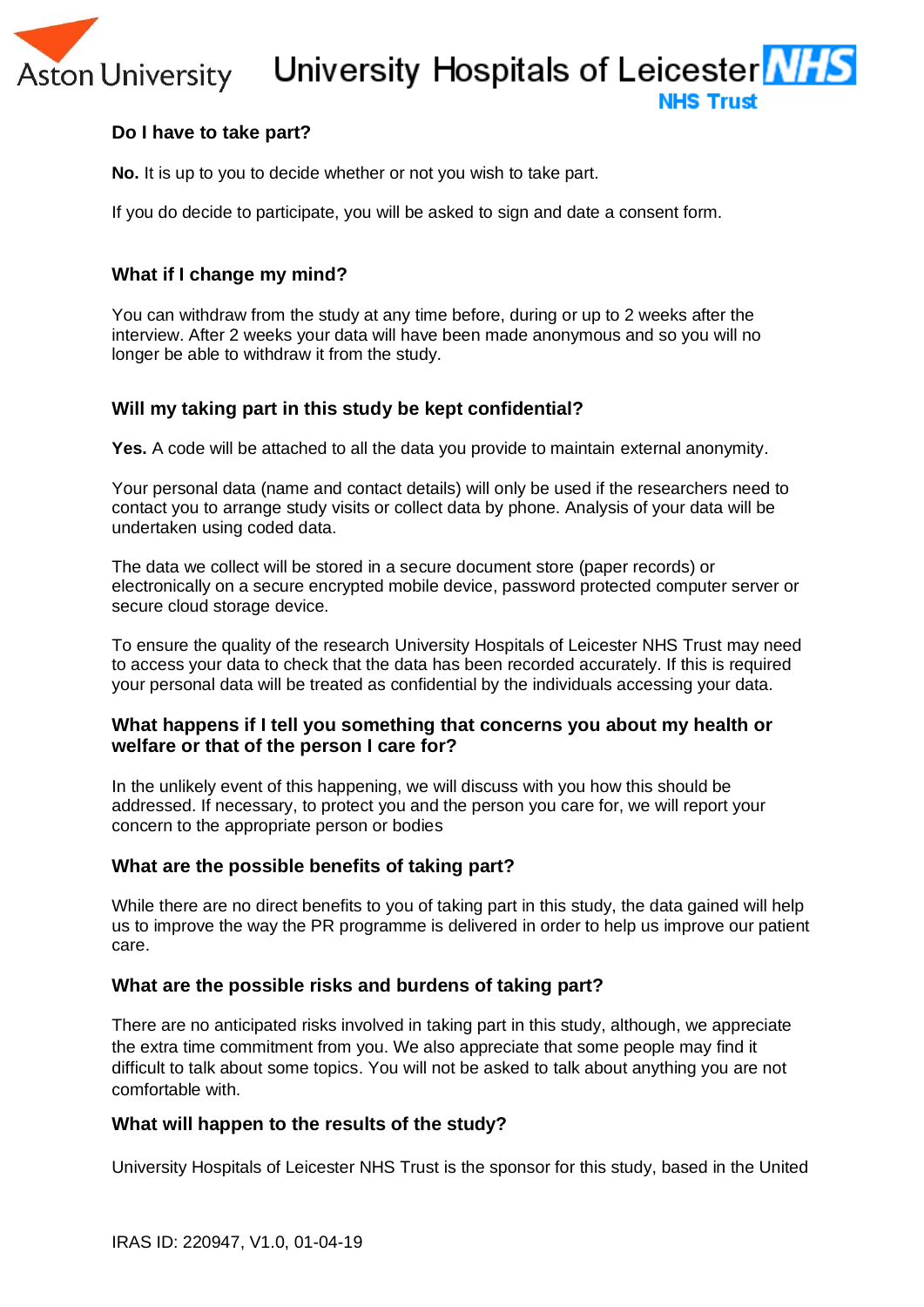

# University Hospitals of Leicester **NES**

# **NHS Trust**

Kingdom. We will be using information from you and your medical records in order to undertake this study and will act as the data controller for this study. This means that we are responsible for looking after your information and using it properly. University Hospitals of Leicester NHS Trust will keep identifiable information about you for 5 years after the study has finished.

Your rights to access, change or move your information are limited, as we need to manage your information in specific ways in order for the research to be reliable and accurate. If you withdraw from the study two weeks following the interview, we will keep the information about you that we have already obtained. To safeguard your rights, we will use the minimum personally-identifiable information possible.

You can find out more about how we use your information by contacting the Lead Researcher, Amy Barradell on Tel: 0116 258 3035.

University Hospitals of Leicester NHS Trust, in collaboration with Aston University, will collect information from you and your medical records for this research study in accordance with our instructions.

University Hospitals of Leicester NHS Trust, in collaboration with Aston University, will use your name and contact details to contact you about the research study, and make sure that relevant information about the study is recorded for your care, and to oversee the quality of the study. Individuals from University Hospitals of Leicester NHS Trust, Aston University and regulatory organisations may look at your medical and research records to check the accuracy of the research study. The only people in University Hospitals of Leicester NHS Trust who will have access to information that identifies you will be people who need to contact you to audit the data collection process.

University Hospitals of Leicester NHS Trust will keep identifiable information about you from this study for 5 years after the study has finished.

Procedures for handling, processing, storage and destruction of your data are compliant with the Data Protection Act 2018. Data will be electronically stored, securely in an encrypted format.

The results of this study may be published in scientific journals and/or presented at conferences. If the results of the study are published, your identity will remain confidential.

A lay summary of the results of the study will be available for participants when the study has been completed and the researchers will ask if you would like to receive a copy.

The results of the study will be used in Amy Barradell's MSc Project report for Aston University.

# **Expenses and payments**

There are no expenses or payments for taking part in this study.

# **Who is organising this study and acting as data controller for the study?**

University Hospitals of Leicester NHS Trust is organising this study and acting as data